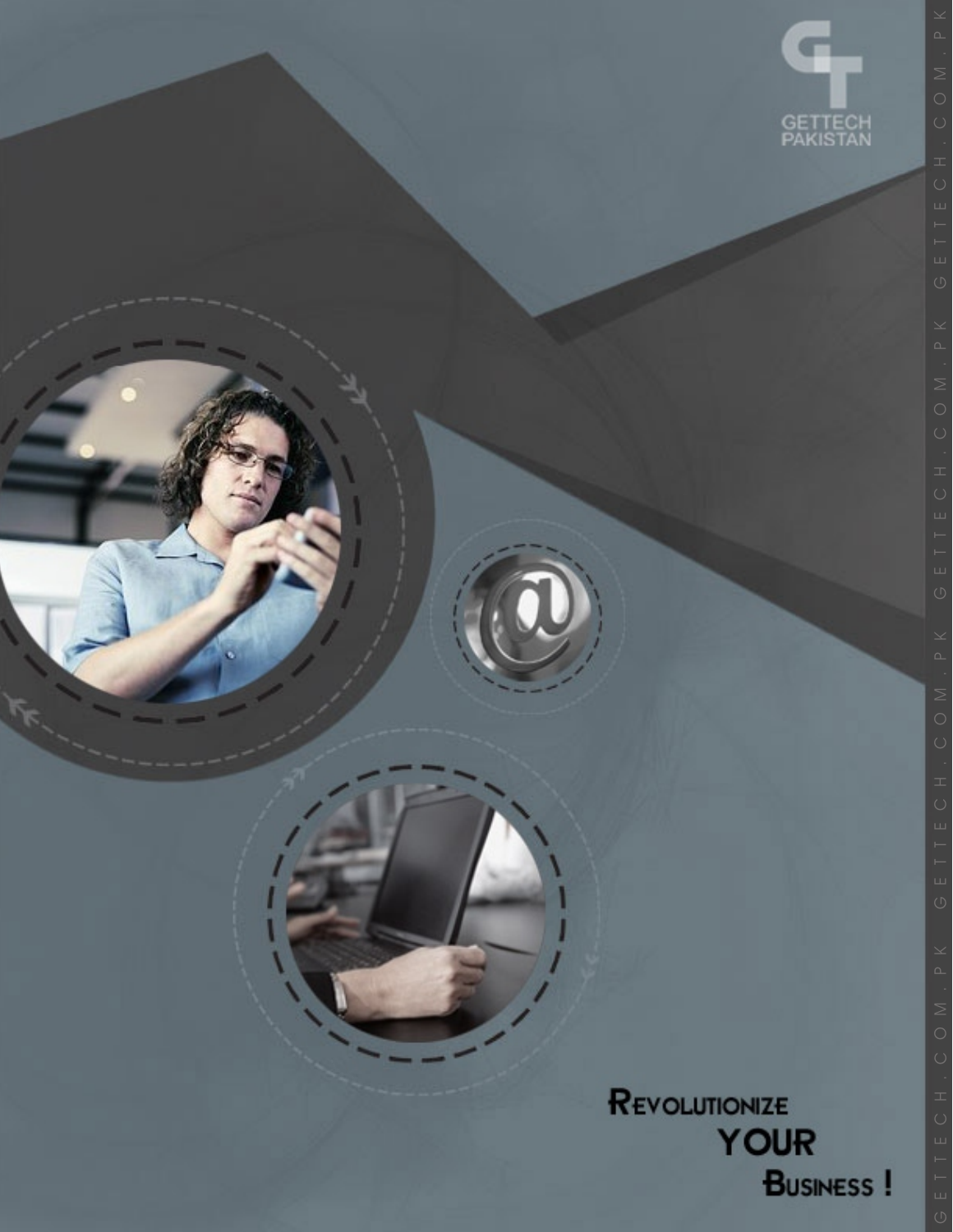R E V O L U T I O N I Z E Y O U R B U S I N E S S

# P ROFILE

Gettech Pakistan is a leading technology solution provider specializing in Software, Web, E-Commerce and Multimedia Application Development combined with Web Designing, Interactive Presentation and other Graphic Intensive Services. We also hold expertise in Business Process Re-engineering, Business Intelligence and Database Integration & WAREHOUSING TO CATER THE EVER GROWING<br>DEMAND OF INFORMATION TECHNOLOGY INFORMATION TECHNOLOGY solutions, products and services in this day and age.

By combining strong analytical skills with industry expertise, functional experience and technological capabilities; we deliver effective solutions and unsurpassed value to clients and partners.

We believe that all our customers are unique WITH DISTINCT NEEDS AND REQUIREMENTS. OUR foremost aim is to satisfy these needs to the best of our abilities. To meet this front we combine our expertise with the latest technology to develop tailor-made quality cutting edge solutions for our clients. We work closely with the clients to ensure a 99% acceptance rate to improve the quality of the end products.

Over the past years we have built a successful track record by serving a highly demanding clientele. Our client base is broad and represents all the major industries including but not limited to technology, media, consulting, medical, financial, human resource, travel, manufacturing and more.

# $M$  is sion

"To help you maximize your business potential by providing you with a unique blend of technological and strategic expertise."

#### HO WE ARE

WE ARE A CLOSE-KNIT GROUP OF PROFESSIONALS with diverse backgrounds (including IT SPECIALISTS, DEVELOPERS, GRAPHIC DESIGNERS,<br>BUSINESS CONSULTANTS, HR CONSULTANTS, BUSINESS CONSULTANTS, etc.); all working for a central objective i.e., to provide you with quality products & services in order to facilitate your business growth.

Our services in brief :

- Development Services (Software, Web, E-Commerce & Multimedia)
- Design Services (Web Designing, CD Authoring, Presentations, etc)
- **DATABASE INTEGRATION & WAREHOUSING**
- **MARKETING / E-MARKETING SERVICES**
- Business Expertise (Business Process Re-engineering, Business Intelligence, Human Resource Consultancy, etc.)

# O UR METHODOLOGY

AT GETTECH FOLLOW THE BEST international standards of software development. We couple various approaches to get to our goals successfully yet try to standardize on the incremental approach where we encourage the participation of the users / clients during the entire development and design process to achieve quality and over satisfactory level of needs accomplishment.

The following diagram portraits our engagement in management and product development framework. The purpose is to define a series of activities and considerations that assist us in the development and delivery of our service offerings, while providing a process for gathering and sharing of best practices.

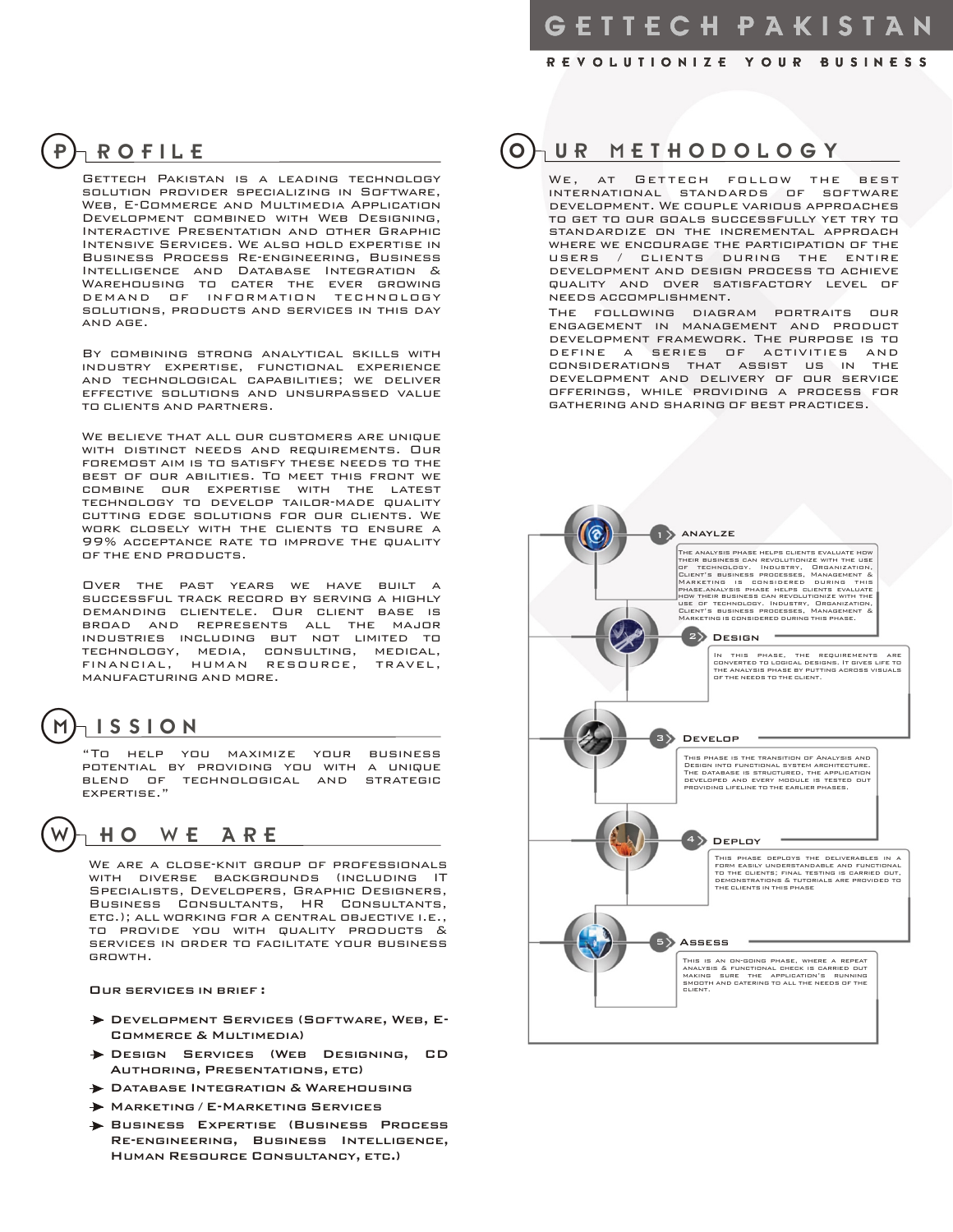#### R E V O L U T I O N I Z E Y O U R B U S I N E S S

## S } O F T W A R E D E V E L O P M E N T

Gettech's wide range of software development solutions help our customers deploy and maintain enterprise applications and value added corporate applications that result in multiple returns on their investments as well as their global presence.

We provide cutting edge business application solutions which help you streamline your business processes & operations. Gettech provides complete business solutions, not make-shift patches.

We provide applications including, but not limited to:

- Enterprise Resource Planning (ERP) **Solutions**
- Management Information Systems (MIS)
- Value Added Corporate Solutions
- Inventory Management & Point of Sales  $\blacktriangleright$  (POS)
- Human Resource (HR) Management and PAYROLL
- Asset Management System
- Accounting Information System (AIS)
- Customized Software Applications

#### **EB DEVELOPMENT**

The web experts at Gettech support our clients in exploring the full potential of the web by optimizing their websites and web services to a level where it is enthusiastically accepted by both search engines and users. Using innovative and widely accepted Search Engine Optimization techniques, we produce a risk-free search engine marketing campaign that results in top placements than other search engine optimization companies.

 $\rightarrow$  E-business strategy

 $\bigcirc$ 

- $\rightarrow$  Portal development
- Web front-end component development
- $\rightarrow$  **ONLINE INTERACTIVE LECTURES / TUTORIALS**

#### E B D E S I G N I N G

We realize that presentation is of utmost importance to a state-of-the-art website. The comprehensive graphic solutions provide by Gettech keeps your customer in mind when developing your design strategy ensuring that you will effectively connect with them. Some websites are frustrating with problematical navigation which discourages visitors to explore the websites. We focus on Graphical User Interface (GUI) which is visually alluring with ease of ease of navigation. Our sites are dynamic, interactive sites that bring out the essence of your company in a user-friendly manner encouraging thorough review of the site and repeat visits. This aspect adds immense value to the website.

# M U L TIM E D I A S E R V I C E S

The multi-media expertise at Gettech allows you to take advantage of the full power of technology to combine graphics, voiceovers, music, photos, animations, 360 degree virtual product showroom and VIDEOS. OUR INTERACTIVE CD-ROM presentations can create strong impression of your company, your products and services.

- $\rightarrow$  Interactive Presentations
- **INFORMATION CDS**
- **ED AUTHORING**
- Music / Picture Repositories & Portal
- Voice-overs for Presentations, Advertisements, etc.
- $\rightarrow$  Product Demos

# $G$ <sub>R</sub> a p h i c D E s i G N i N G

THE INNOVATIVE DESIGNERS AT GETTECH CRAFT original graphic design and multimedia products to effectively brand and characterize your company. Our experts provide visually inventive and comprehensive creatives which are coupled with Gettech's affordable price range and uncompromised quality of service.

- **▶ CORPORATE IDENTITY, I.E. LOGO**
- Corporate Stationery, i.e. Business Cards, Letterheads, Envelopes, etc.
- Marketing Material, i.e. Display Ads, Posters, Brochures, Flyers, Calendars, etc.
- Packaging, i.e. CD Covers, Product Packaging, Cartons, etc.

# EB MARKETING & SEO

3 and products or as comprehensive as B2B / 4 We thoroughly analyze your business, study its requirements and assist you in creating and deploying a web solution that could be as simple as information about your company B2C / C2C e-commerce solutions.

- Search Engine Optimization (SEO) 5 **SERVICES**
- Management of Web Marketing **CAMPAIGNS**
- Identifying & Producing Web Marketing **STRATEGIES**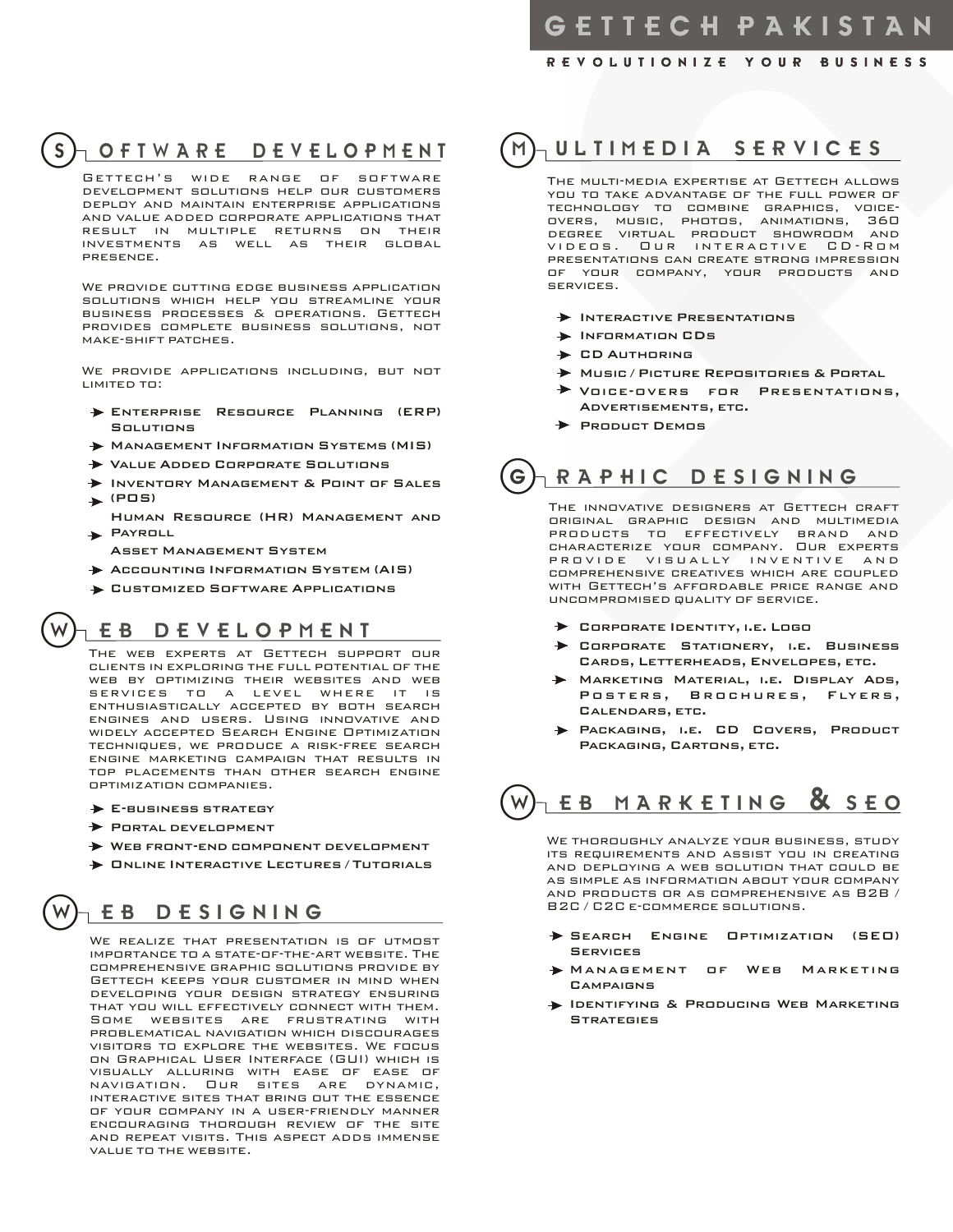R E V O L U T I O N I Z E Y O U R B U S I N E S S

# O EVELOPMENT TOOLS

- **> ORACLE DEVELOPER SUITE**
- Microsoft Studio.NET
- **DREAM WEAVER MX 2004**
- $\rightarrow$  ColdFusion MX 7

### E C H N O L O G I E S L A N G U A G E S

- $\rightarrow$  .NET
- VB ( Visual Basic )
- $\rightarrow$  ASP
- Java
- $\rightarrow$  JSP
- $\rightarrow$  Cold Fusion
- $\rightarrow$  PERL/PHP
- Flash Action Scripting

## $_1$  A T A B A S E

- → MS Access
- MS SQL Server
- $\rightarrow$  ADO.NET
- $\blacktriangleright$  ORACLE

#### PERATING PLATFORMS

- $\blacktriangleright$  WINDOWS
- $\rightarrow$  unix
- $\blacktriangleright$  LINUX

## $(D)$  ESIGNING TOOLS

- **ADOBE PHOTOSHOP CS**
- ADOBE ILLUSTRATOR CS
- ADOBE IMAGE READY
- **ADOBE PREMIER**
- ADOBE AFTEREFFECTS
- **MACROMEDIA FREEHAND**
- **MACROMEDIA FLASH**
- Macromedia Director
- $\rightarrow$  3D STUDIO MAX
- Corel Draw
- **DREAM WEAVER**
- **FRONT PAGE**